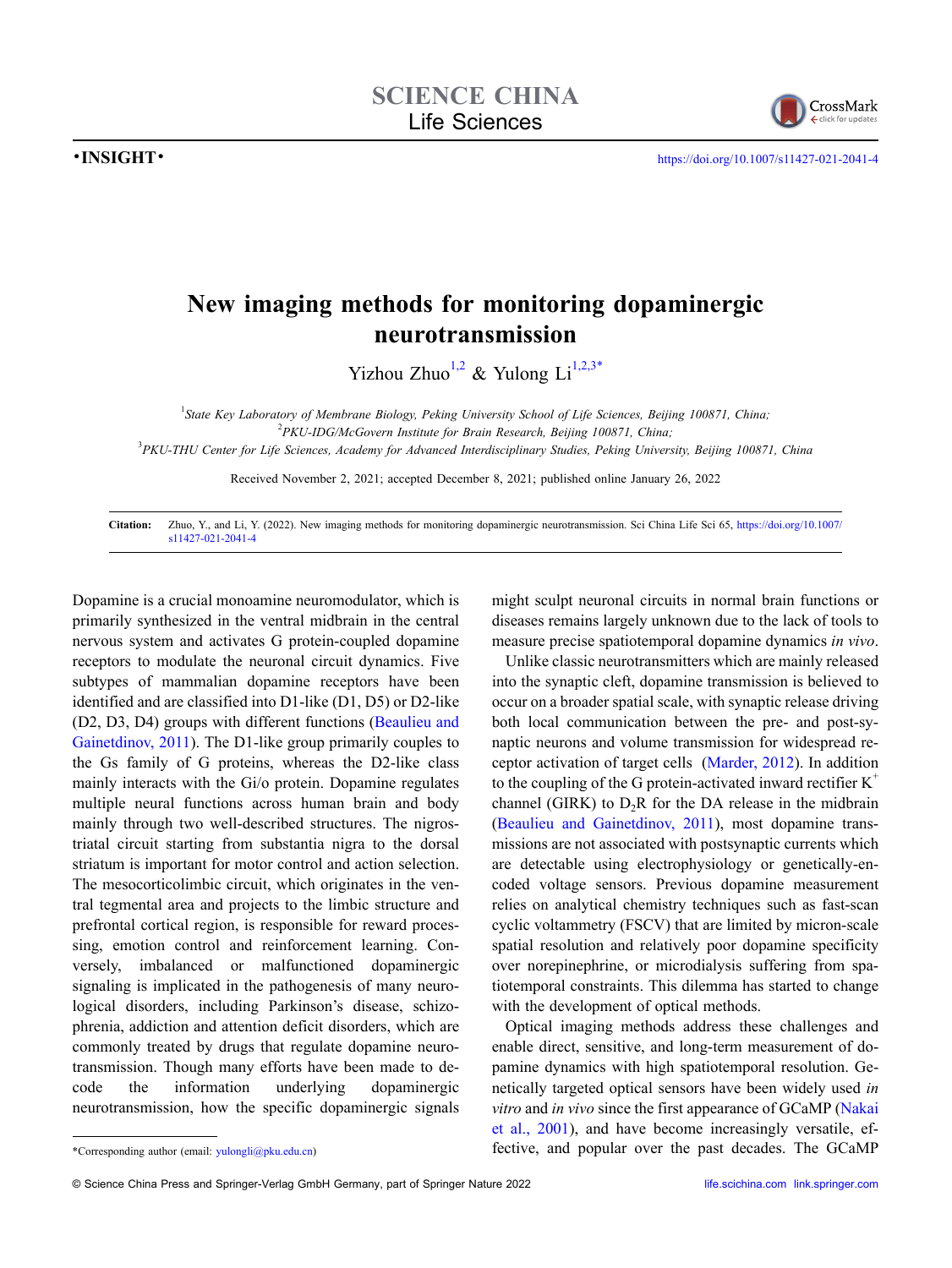construct was initially designed by fusing a circularly permuted GFP (cpGFP) in-between the calcium-binding motif of calmodulin (CaM) to the CaM-binding peptide M13/ RS20. In GCaMP, the structural change of the CaM-M13/ RS20 module that occurs in the presence of  $Ca^{2+}$  causes an increase in fluorescence of the cpGFP, thereby enabling optical imaging of calcium which serves as a universal proxy for neuronal activity. More recently, this strategy has been adapted for the direct detection of additional signaling molecules based on the coupling of other genetically encoded receptors to cpGFP.

G-protein coupled receptors (GPCRs) are the largest family of membrane proteins and the targets for multiple extracellular signaling molecules, including most neurotransmitters and neuromodulators, providing an essential library for biosensor development. A key and common feature of GPCR architecture is the structural rearrangement of transmembrane (TM) helices upon ligand binding, especially the movement between TM5 and TM6. We and others have recently utilized these conserved conformational changes to develop a series of green geneticallyencoded single-wavelength dopamine indicators, the GRAB<sub>DA</sub> family as well as the dLight sensors [\(Patriarchi](#page-3-1) et al., [2018](#page-3-2); Sun et al., 2018). The  $GRAB<sub>DA</sub>$  family consists of  $D_2R$  with an inserted cpEGFP module in the third intracellular loop (ICL3) with close proximity between conformation-sensitive protein and reorganized transmembrane region ([Figure](#page-2-0) 1), while the dLight sensors are engineered with a similar design but with different GPCR backbones  $D_1R$ ,  $D_2R$  and  $D_4R$ . The GPCR based design confers the dopamine probes with ideally suited affinity within the physiologic range (nanomolar to micromolar), molecular specificity and sub-second kinetics, which are similar or even identical to their native receptors, to capture endogenous dopamine fluctuations. Both GRAB<sub>DA</sub> and dLight sensors are able to directly visualize the spatial and temporal release of dopamine with high resolution in cultured cells, brain slices and also behaving animals *in vivo* [\(Figure](#page-2-0) 1). Additionally, the same research groups have recently introduced red fluorescent variants for each  $(rGRAB<sub>DA</sub>$  and RdLight1) based on cpRFP module that has been iteratively evolved in red calcium indicators [\(Patriarchi](#page-3-3) et al., 2020; [Sun](#page-3-4) et al., [2020\)](#page-3-4), allowing multicolor imaging of complex neurochemical interaction.

These new imaging approaches have already enabled us to expand the knowledge of the spatiotemporal dynamics of dopamine transmission. For instance, combining widefield imaging to track dopamine dynamics over a large spatial scale of the dorsal striatum, the Moore lab reported spatiotemporally heterogeneous dopamine signals with wave-like patterns which are regionally tailored for reward learning ([Hamid](#page-3-5) et al., 2021). By applying these fast genetically encoded dopamine probes, the Sabatini lab also explored the real-time relationship between dopamine and PKA in spiny projection neurons expressing either  $D_1R$  or  $D_2R$  in the nucleus accumbens (NAc) of mice during learning [\(Lee](#page-3-6) et al., [2021\)](#page-3-6). They demonstrated the asynchronous modulation of positive or negative dopamine signals in PKA-dependent pathways in each neuron population during learning.

Moreover, it is worth noting that the value of these GPCR based sensors extends well beyond imaging dopamine dynamics. First, since most neurotransmitters and neuromodulators could be sensed by GPCRs, the GPCR based design provides many opportunities for engineering new sensors for other neuromodulators beyond the dopamine system. Second, since most of the ligand binding sites are maintained during sensor engineering, specific pharmacological properties of these sensors appear to be well preserved from the native receptors. This may be beneficial for dopamine pharmaceutics and represent a useful tool for drug screening for different dopamine receptor subtypes or even boosting GPCR drug discovery. Future efforts are expected to allow even more signals to be studied simultaneously by further expanding the color spectrum. To this aim, one feasible design might be the replacement of the existing fluorescent module with conformation-sensitive near-infrared (nIR) variants.

Apart from the above GPCR-cpFP strategy, carbon nanotubes present a promising alternative for detecting neurotransmitter release and fill the niche of sensors with nearinfrared emission wavelengths. For example, the Landry lab recently designed a synthetic nanoscale nIR fluorescent probe that can report catecholamine dynamics, namely nIRCat [\(Beyene](#page-3-7) et al., 2019). The nIRCat sensor comprises semiconducting single-wall carbon nanotubes (SWNTs) which are noncovalently functionalized with single-strand  $(GT)$ <sub>6</sub> oligonucleotides. Unlike probes with GPCR scaffold, this nanosensor is specifically responsive to dopamine and norepinephrine, and compatible with dopamine pharmacology. Although nIRCat is not selective for dopamine over norepinephrine, the probe functions as a dopamine sensor in the dorsal striatum or NAc where dopaminergic innervation is dense and norepinephrinergic innervation is negligible. However, this lack of specificity may complicate the attempts to image specific dopamine signals outside these regions. SWNTs-based probes are also largely excluded from the synaptic cleft due to their nanoscale size. niRCat has been used to measure dopamine in the mouse brain slices but has not yet been validated *in vivo*, demonstrating an alternative to genetically introduced dopamine sensors with feasibility across species where gene delivery and protein expression are undesirable.

The popularity and utility of genetically encoded indicators is further increased by the ability to target their expression to defined cell types or subcellular compartments, which enables the visualization of neurochemical signals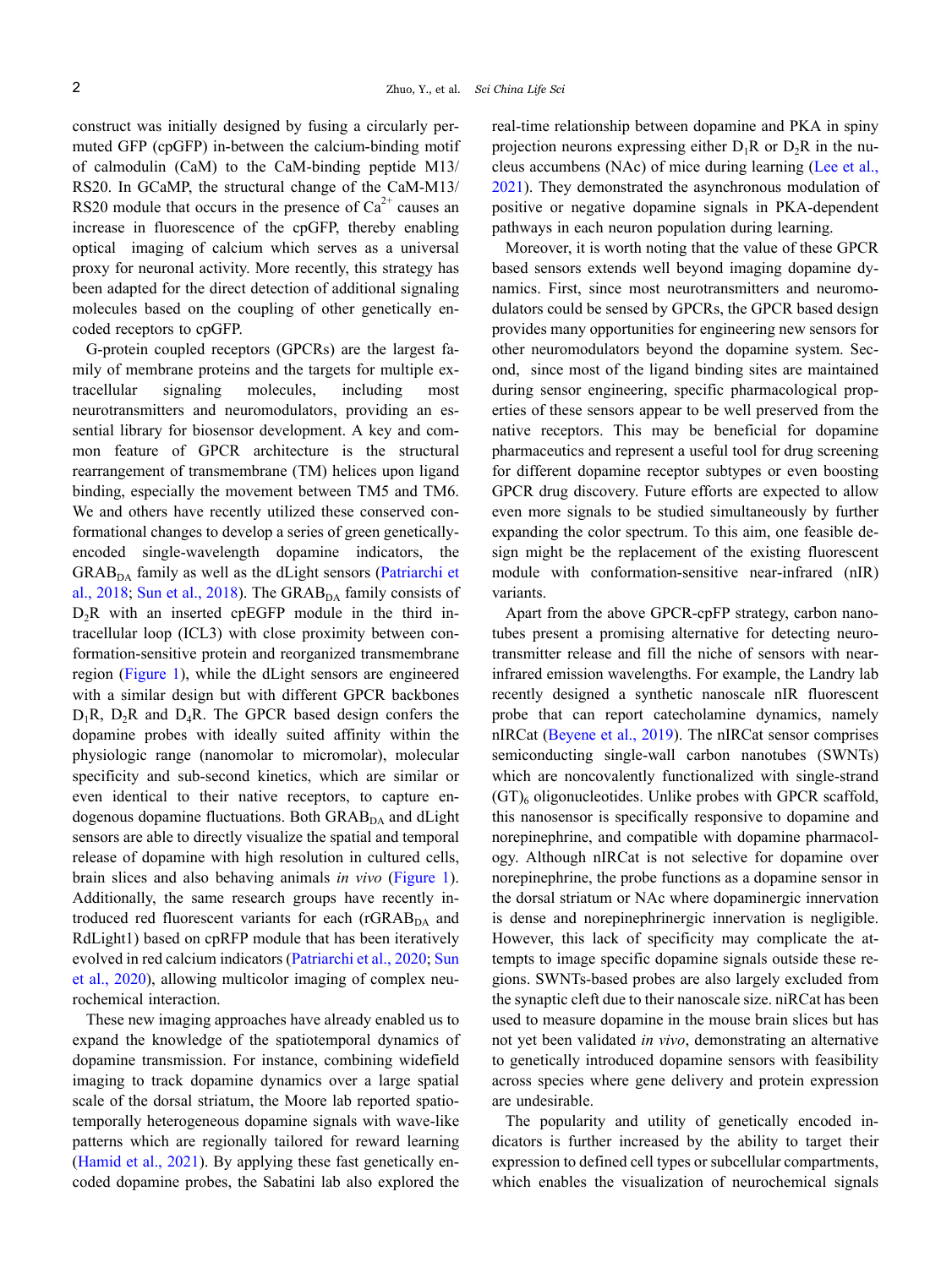

<span id="page-2-0"></span>[Figure](#page-2-0) 1 Design (top) and application (bottom) of GRAB dopamine sensors. Schematic illustration depicts the strategy for developing GRAB<sub>DA</sub> sensors. The general design requires a binding domain of the GPCR and a fluorescence reporting domain, e.g., cpEGFP and cpmApple. Combining a range of imaging modalities that possess different spatiotemporal resolutions, including fiber photometry, 2-photon microscope or mesoscope, these probes enable the ability to visualize dopamine signals while integrating neural circuits, systems and behaviors.

with cell-type specificity and/or subcellular resolution. Improved rhodamine dyes, such as the Janelia Fluor (JF) dyes, exhibit exceptional photophysical properties and flexible spectra range, which would be advantageous when combined with the self-labeling protein tags as well as protein sensor domains ([Grimm](#page-3-8) et al., 2017). Recent work originating in the Schreiter lab and Lavis lab on chemigenetic voltage indicator (Voltron) serves as an elegant example [\(Abdelfattah](#page-2-1) et al., [2019](#page-2-1)). This approach involved the replacement of fluorescent proteins in the previously reported voltage indicators with the self-labeling HaloTag, followed by labeling with fluorogenic rhodamine dye. In a follow-up report, they reengineered the HaloTag protein through circular permutation, converting the labeling system into a tunable scaffold for fluorescent imaging (Deo et al., [2021\)](#page-3-9). This allows the genetic encoding of protein portion, utilization of cellpermeable small-molecule HaloTag ligands, and spectral flexibility of fluorogenic dyes. By simply swapping out the modulable fluorescent protein in established sensors with cpHaloTag, this hybrid genetic/small-molecule design offers an opportunity to develop new indicators to generate brighter and far-red probes for detecting dopamine and other neurochemical events.

Here we outlined the existing optical methods for directly measuring dopamine dynamics concerning their properties, advantages as well as limitations, and discussed directions of future developments. There is no doubt that the development of new biosensor systems is critical for pushing the frontier of real-time biological imaging. And most importantly, with the rapid advances in *in vivo* imaging techniques, including multiplexed fiber photometry, head-mounted two-photon microscope, miniscope and mesoscope, and also expected future developments in the field, the optical sensors have the potential to renovate the field of dopamine sensing and achieve *in vivo* dopamine imaging with unprecedented spatiotemporal resolution.

**Compliance and ethics** *The author(s) declare that they have no conflict of interest.*

**Acknowledgements** *This work was supported by the Beijing Municipal Science & Technology Commission (Z181100001318002, Z181100001518004), FENG Foundation, Peking-Tsinghua Center for Life Sciences and the State Key Laboratory of Membrane Biology at Peking University School of Life Sciences, NIH BRAIN Initiative (U01NS113358, U01NS120824). We thank the Li lab members for fruitful discussions.*

## **References**

- <span id="page-2-1"></span>Abdelfattah, A.S., Kawashima, T., Singh, A., Novak, O., Liu, H., Shuai, Y., Huang, Y.C., Campagnola, L., Seeman, S.C., Yu, J., et al. (2019). Bright and photostable chemigenetic indicators for extended *in vivo* voltage imaging. [Science](https://doi.org/10.1126/science.aav6416) 365, 699–704.
- Beaulieu, J.M., and Gainetdinov, R.R. (2011). The physiology, signaling,